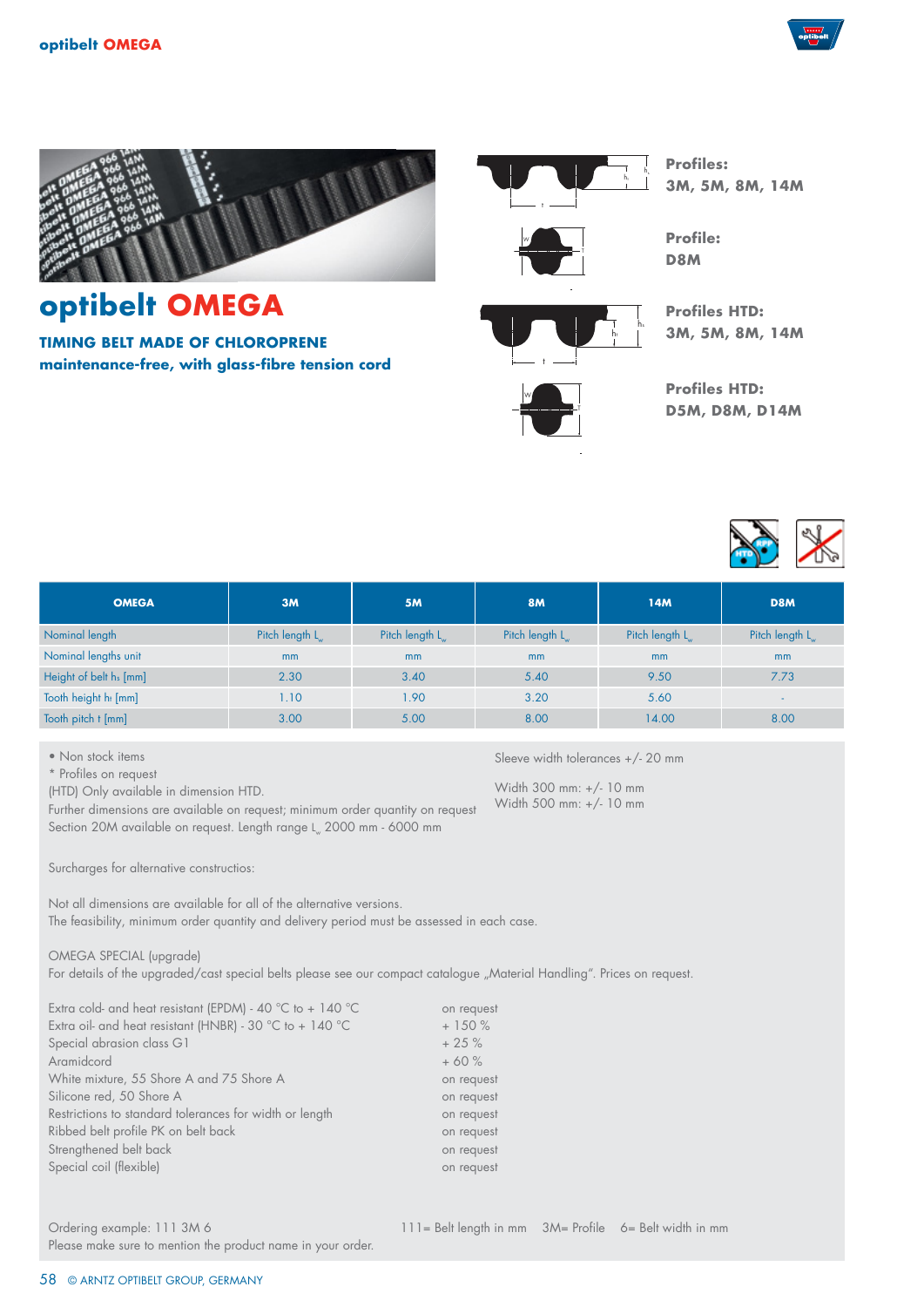

| <b>Description</b> | $L_{w}$ (mm) | <b>Number of teeth</b> | Sleeve width (mm) |
|--------------------|--------------|------------------------|-------------------|
|                    |              | 3M                     |                   |
| 3M 111             | 111.00       | 37                     | 470               |
| 3M 117 · (HTD)     | 117.00       | 39                     | 470               |
| 3M 120 ·           | 120.00       | 40                     | 470               |
| 3M 123 (HTD)       | 123.00       | 41                     | 457               |
| 3M 126 · (HTD)     | 126.00       | 42                     | 450               |
| 3M 129             | 129.00       | 43                     | 470               |
| 3M 141             | 141.00       | 47                     | 470               |
| 3M 144             | 144.00       | 48                     | 470               |
| 3M 150             | 150.00       | 50                     | 470               |
| 3M 156 (HTD)       | 156.00       | 52                     | 710               |
| 3M 159             | 159.00       | 53                     | 470               |
| 3M 165             | 165.00       | 55                     | 470               |
| 3M 168             | 168.00       | 56                     | 470               |
| 3M 171             | 171.00       | 57                     | 470               |
| 3M 174             | 174.00       | 58                     | 470               |
| 3M 177             | 177.00       | 59                     | 470               |
| 3M 180             | 180.00       | 60                     | 470               |
| 3M 183             | 183.00       | 61                     | 470               |
| 3M 186             | 186.00       | 62                     | 470               |
| 3M 192             | 192.00       | 64                     | 470               |
| 3M 195             | 195.00       | 65                     | 470               |
| 3M 201             | 201.00       | $67$                   | 470               |
| 3M 204             | 204.00       | 68                     | 470               |
| 3M 207             | 207.00       | 69                     | 470               |
| 3M 210             | 210.00       | 70                     | 470               |
| 3M 213             | 213.00       | 71                     | 470               |
| 3M 216 (HTD)       | 216.00       | 72                     | 470               |
| 3M 219 ·           | 219.00       | $73$                   | 470               |
| 3M 225             | 225.00       | $75$                   | 470               |
| $3M$ 237 $\bullet$ | 237.00       | 79                     | 470               |
| 3M 240             | 240.00       | 80                     | 470               |
| 3M 243 · (HTD)     | 243.00       | $\pmb{8}$ ]            | 380               |
| 3M 246             | 246.00       | 82                     | 470               |
| 3M 249 ·           | 249.00       | 83                     | 470               |
| 3M 252             | 252.00       | 84                     | 470               |
| 3M 255             | 255.00       | 85                     | 470               |
| 3M 267             | 267.00       | 89                     | 470               |
| 3M 276             | 276.00       | 92                     | 470               |
| 3M 282             | 282.00       | 94                     | 470               |
| 3M 285             | 285.00       | 95                     | 470               |
| 3M 288             | 288.00       | 96                     | 470               |
| 3M 291             | 291.00       | 97                     | 470               |
| 3M 294             | 294.00       | 98                     | 470               |
| 3M 297             | 297.00       | 99                     | 470               |
| 3M 300             | 300.00       | 100                    | 470               |
| 3M 306 · (HTD)     | 306.00       | 102                    | 450               |
| 3M 312             | 312.00       | 104                    | 470               |
| 3M 315             | 315.00       | 105                    | 470               |
| 3M 318             | 318.00       | 106                    | 470               |
| 3M 330             | 330.00       | 110                    | 470               |
| 3M 333             | 333.00       | 111                    | 470               |
| 3M 336             | 336.00       | $112$                  | 470               |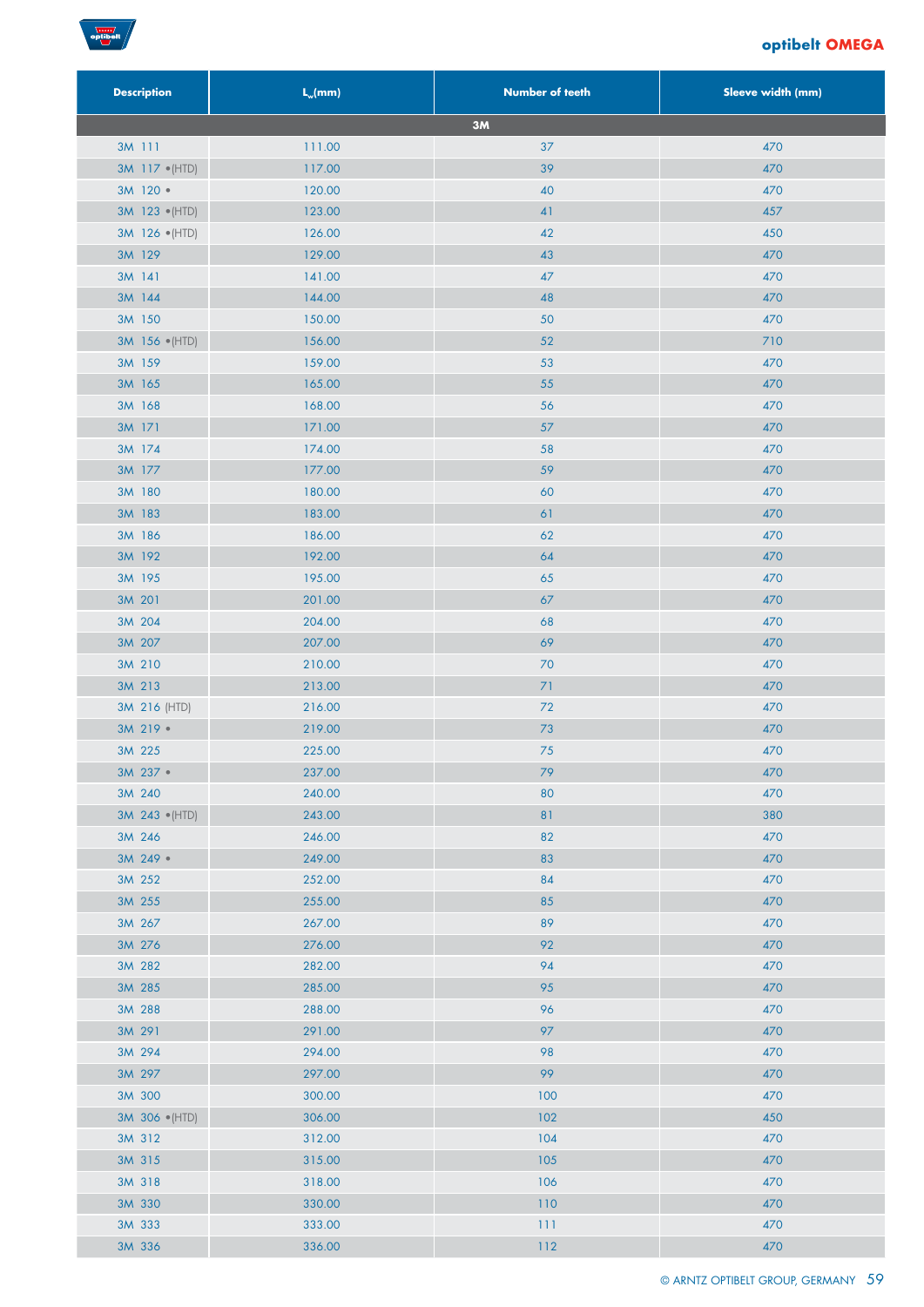

| <b>Description</b> | $L_{w}$ (mm) | <b>Number of teeth</b> | Sleeve width (mm) |
|--------------------|--------------|------------------------|-------------------|
| 3M 339             | 339.00       | 113                    | 470               |
| 3M 345             | 345.00       | 115                    | 470               |
| 3M 357             | 357.00       | 119                    | 470               |
| 3M 363             | 363.00       | 121                    | 470               |
| 3M 366             | 366.00       | 122                    | 470               |
| 3M 369 ·           | 369.00       | 123                    | 470               |
| 3M 375             | 375.00       | 125                    | 470               |
| 3M 384             | 384.00       | 128                    | 470               |
| 3M 390             | 390.00       | 130                    | 470               |
| 3M 402 ·           | 402.00       | 134                    | 470               |
| 3M 411             | 411.00       | 137                    | 470               |
| 3M 420             | 420.00       | 140                    | 470               |
| 3M 426             | 426.00       | 142                    | 470               |
| 3M 435             | 435.00       | 145                    | 470               |
| 3M 447             | 447.00       | 149                    | 470               |
| 3M 462             | 462.00       | 154                    | 470               |
| 3M 474             | 474.00       | 158                    | 470               |
| 3M 477 · (HTD)     | 477.00       | 159                    | 450               |
| 3M 480             | 480.00       | 160                    | 470               |
| 3M 486             | 486.00       | 162                    | 470               |
| 3M 489 · (HTD)     | 489.00       | 163                    | 470               |
| 3M 495             | 495.00       | 165                    | 470               |
| 3M 501             | 501.00       | 167                    | 470               |
| 3M 513             | 513.00       | 171                    | 470               |
| 3M 519             | 519.00       | 173                    | 470               |
| 3M 522             | 522.00       | 174                    | 470               |
| 3M 525             | 525.00       | 175                    | 470               |
| 3M 531             | 531.00       | 177                    | 470               |
| 3M 537             | 537.00       | 179                    | 470               |
| 3M 558             | 558.00       | 186                    | 470               |
| 3M 564             | 564.00       | 188                    | 470               |
| 3M 570             | 570.00       | 190                    | 470               |
| 3M 579 ·           | 579.00       | 193                    | 470               |
| 3M 582             | 582.00       | 194                    | 470               |
| 3M 591 · (HTD)     | 591.00       | 197                    | 710               |
| 3M 594 · (HTD)     | 594.00       | 198                    | 710               |
| 3M 597             | 597.00       | 199                    | 470               |
| 3M 600             | 600.00       | 200                    | 470               |
| 3M 606             | 606.00       | 202                    | 470               |
| 3M 612 · (HTD)     | 612.00       | 204                    | 470               |
| 3M 615             | 615.00       | 205                    | 470               |
| 3M 633             | 633.00       | 211                    | 500               |
| 3M 648 · (HTD)     | 648.00       | 216                    | 470               |
| 3M 669             | 669.00       | 223                    | 500               |
| 3M 672 · (HTD)     | 672.00       | 224                    | 470               |
| 3M 675             | 675.00       | 225                    | 470               |
| 3M 708 · (HTD)     | 708.00       | 236                    | 470               |
| 3M 711             | 711.00       | 237                    | 470               |
| 3M 738             | 738.00       | 246                    | 470               |
| 3M 753 (HTD)       | 753.00       | 251                    | 470               |
| 3M 804             | 804.00       | 268                    | 470               |
| 3M 816             | 816.00       | $272\,$                | 470               |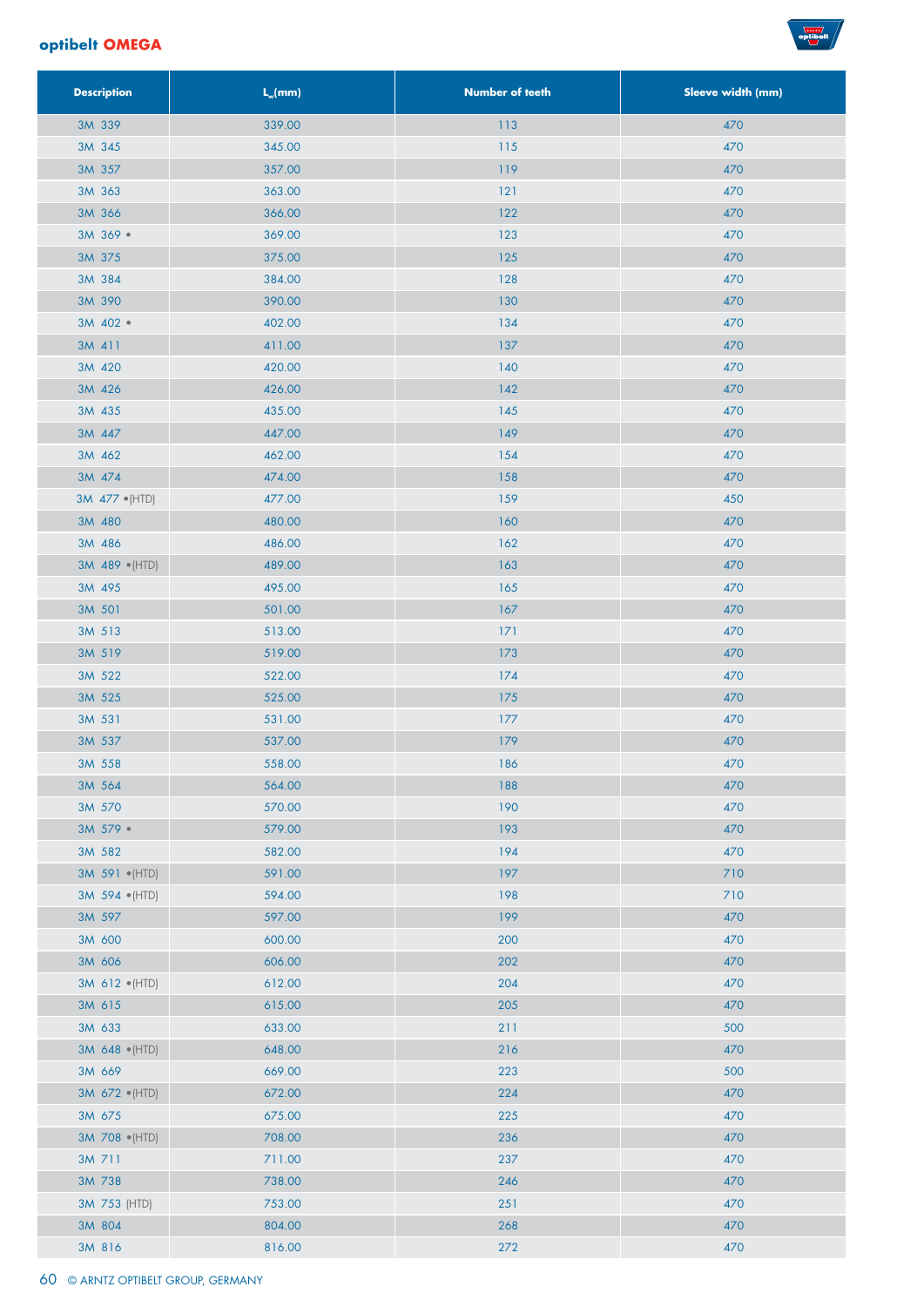

| <b>Description</b> | $L_{w}$ (mm) | <b>Number of teeth</b> | Sleeve width (mm) |
|--------------------|--------------|------------------------|-------------------|
| 3M 843             | 843.00       | 281                    | 470               |
| 3M 882             | 882.00       | 294                    | 470               |
| 3M 888             | 888.00       | 296                    | 470               |
| 3M 945 (HTD)       | 945.00       | 315                    | 470               |
| 3M 960 · (HTD)     | 960.00       | 320                    | 470               |
| 3M 1041 • (HTD)    | 1041.00      | 347                    | 470               |
| 3M 1044 .          | 1044.00      | 348                    | 500               |
| 3M 1062            | 1062.00      | 354                    | 500               |
| 3M 1068 · (HTD)    | 1068.00      | 356                    | 470               |
| 3M 1071 (HTD)      | 1071.00      | 357                    | 470               |
| 3M 1125 • (HTD)    | 1125.00      | 375                    | 470               |
| 3M 1176 · (HTD)    | 1176.00      | 392                    | 470               |
| 3M 1245 • (HTD)    | 1245.00      | 415                    | 470               |
| 3M 1263 (HTD)      | 1263.00      | 421                    | 470               |
| 3M 1500 (HTD)      | 1500.00      | 500                    | 470               |
| 3M 1530 • (HTD)    | 1530.00      | 510                    | 470               |
| 3M 1569            | 1569.00      | 523                    | 500               |
| 3M 1587 ·          | 1587.00      | 529                    | 500               |
| 3M 1692 ·          | 1692.00      | 564                    | 500               |
| 3M 1863 (HTD)      | 1863.00      | 621                    | 470               |

| <b>Description</b> | $L_{w}$ (mm) | <b>Number of teeth</b> | Sleeve width (mm) |
|--------------------|--------------|------------------------|-------------------|
|                    |              | 5M                     |                   |
| 5M 120 (HTD)       | 120.00       | 24                     | 330               |
| 5M 180             | 180.00       | 36                     | 470               |
| 5M 225             | 225.00       | 45                     | 470               |
| 5M 255             | 255.00       | 51                     | 470               |
| 5M 265             | 265.00       | 53                     | 470               |
| 5M 270             | 270.00       | 54                     | 470               |
| 5M 275             | 275.00       | 55                     | 470               |
| 5M 280             | 280.00       | 56                     | 470               |
| 5M 295             | 295.00       | 59                     | 470               |
| 5M 300             | 300.00       | 60                     | 470               |
| 5M 305             | 305.00       | 61                     | 470               |
| 5M 325             | 325.00       | 65                     | 470               |
| 5M 330             | 330.00       | 66                     | 470               |
| 5M 340             | 340.00       | 68                     | 470               |
| 5M 345 (HTD)       | 345.00       | 69                     | 380               |
| 5M 350             | 350.00       | 70                     | 470               |
| 5M 360             | 360.00       | $\mathbf{72}$          | 470               |
| 5M 365             | 365.00       | 73                     | 470               |
| 5M 370             | 370.00       | 74                     | 470               |
| 5M 375             | 375.00       | 75                     | 470               |
| 5M 385             | 385.00       | 77                     | 470               |
| 5M 400             | 400.00       | 80                     | 470               |
| 5M 410             | 410.00       | 82                     | 470               |
| 5M 415             | 415.00       | 83                     | 470               |
| 5M 420             | 420.00       | 84                     | 470               |
| 5M 425             | 425.00       | 85                     | 470               |
| 5M 450             | 450.00       | 90                     | 470               |
| 5M 460             | 460.00       | 92                     | 470               |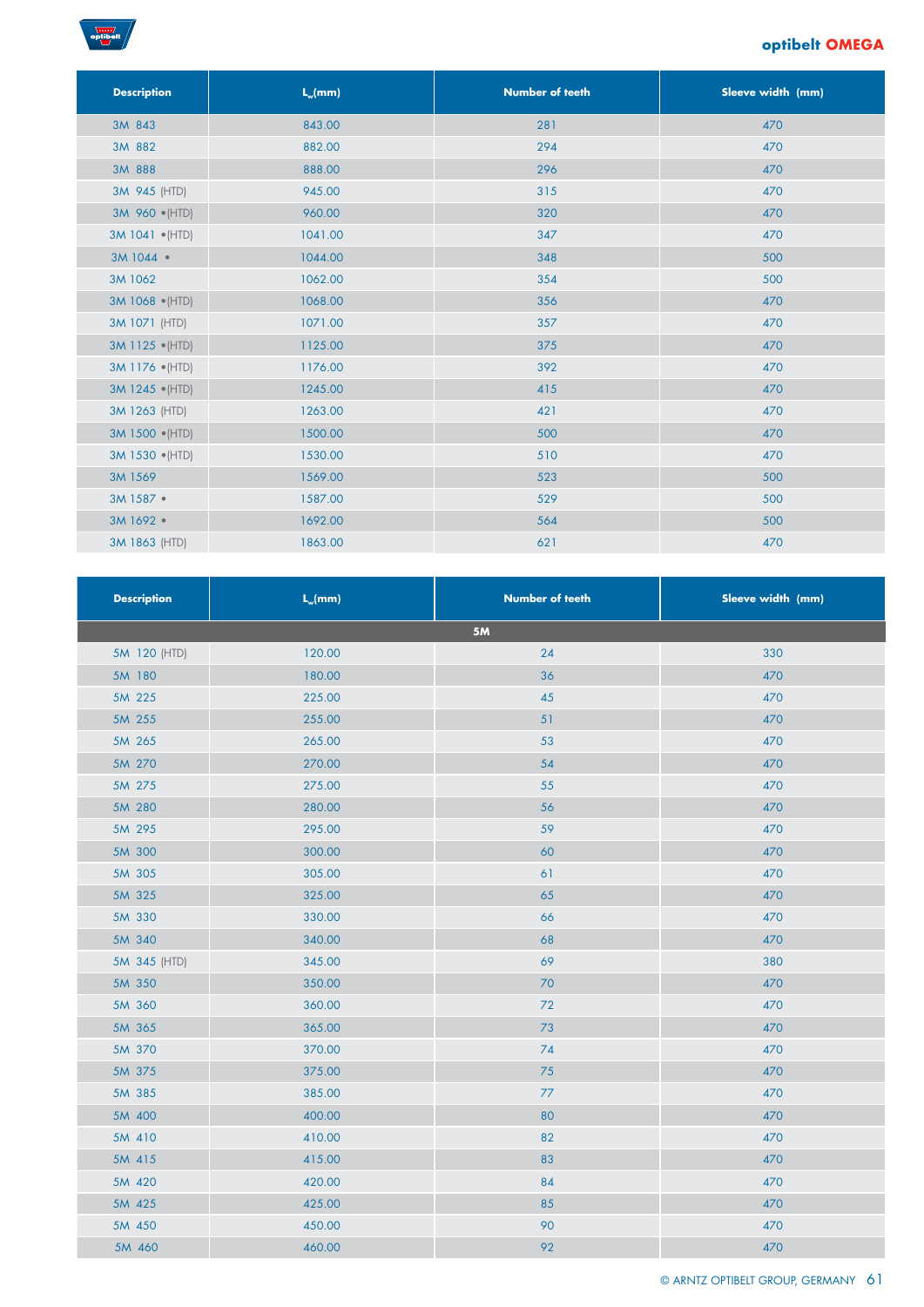

| <b>Description</b> | $L_{w}$ (mm)     | <b>Number of teeth</b> | Sleeve width (mm) |
|--------------------|------------------|------------------------|-------------------|
| 5M 475             | 475.00           | 95                     | 470               |
| 5M 490             | 490.00           | 98                     | 470               |
| 5M 500             | 500.00           | 100                    | 470               |
| 5M 520             | 520.00           | 104                    | 470               |
| 5M 525             | 525.00           | 105                    | 470               |
| 5M 535             | 535.00           | 107                    | 470               |
| 5M 540             | 540.00           | 108                    | 470               |
| 5M 550             | 550.00           | $110$                  | 500               |
| 5M 560             | 560.00           | 112                    | 500               |
| 5M 565             | 565.00           | 113                    | 500               |
| 5M 575             | 575.00           | 115                    | 500               |
| 5M 580             | 580.00           | 116                    | 500               |
| 5M 600             | 600.00           | 120                    | 500               |
| 5M 610             | 610.00           | 122                    | 500               |
| 5M 615             | 615.00           | 123                    | 500               |
| 5M 620             | 620.00           | 124                    | 500               |
| 5M 625             | 625.00           | 125                    | 500               |
| 5M 630             | 630.00           | 126                    | 500               |
| 5M 635             | 635.00           | 127                    | 500               |
| 5M 640             | 640.00           | 128                    | 500               |
| 5M 645             | 645.00           | 129                    | 500               |
| 5M 650             | 650.00           | 130                    | 500               |
| 5M 655             | 655.00           | 131                    | 500               |
| 5M 665             | 665.00           | 133                    | 500               |
| 5M 670             | 670.00           | 134                    | 500               |
| 5M 700             | 700.00           | 140                    | 500               |
| 5M 710             | 710.00           | 142                    | 500               |
| 5M 720             | 720.00           | 144                    | 500               |
| 5M 740             | 740.00           | 148                    | 500               |
| 5M 745 ·           | 745.00           | 149                    | 500               |
| 5M 750             | 750.00           | 150                    | 500               |
| 5M 755             | 755.00           | 151                    | 500               |
| 5M 775             | 775.00           | 155                    | 500               |
| 5M 790             | 790.00           | 158                    | 500               |
| 5M 800             | 800.00           | 160                    | 500               |
| 5M 810 ·           | 810.00           | 162                    | 500               |
| 5M 825             | 825.00           | 165                    | 500               |
| 5M 830             | 830.00           | 166                    | 500               |
| 5M 835             | 835.00           | 167                    | 500               |
| 5M 845             | 845.00           | 169                    | 500               |
| 5M 850             | 850.00           | 170                    | 500               |
| 5M 860             | 860.00           | 172                    | 500               |
| 5M 870             | 870.00           | 174                    | 500               |
| 5M 890             | 890.00           | 178                    | 500               |
| 5M 900             | 900.00           | 180<br>184             | 500<br>500        |
| 5M 920 ·           | 920.00<br>925.00 | 185                    | 500               |
| 5M 925             |                  | 187                    | 500               |
| 5M 935<br>5M 940   | 935.00<br>940.00 | 188                    | 500               |
| 5M 950             | 950.00           | 190                    | 500               |
| 5M 960 ·           | 960.00           | 192                    | 500               |
| 5M 965             | 965.00           | 193                    | 500               |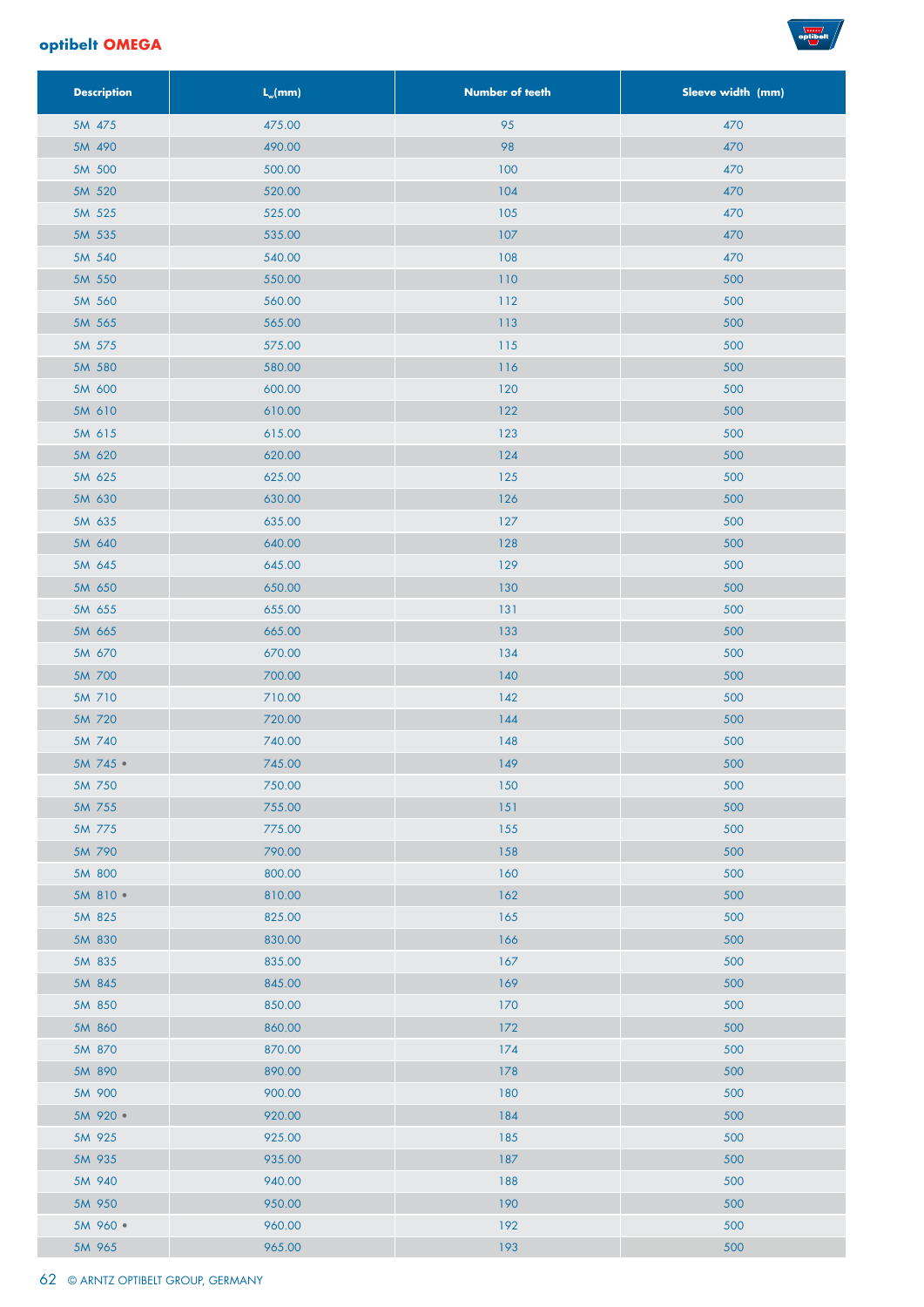

| <b>Description</b> | $L_{w}(mm)$ | <b>Number of teeth</b> | Sleeve width (mm) |
|--------------------|-------------|------------------------|-------------------|
| 5M 975             | 975.00      | 195                    | 500               |
| 5M 980             | 980.00      | 196                    | 500               |
| 5M 985 ·           | 985.00      | 197                    | 500               |
| 5M 1000            | 1000.00     | 200                    | 500               |
| 5M 1025            | 1025.00     | 205                    | 500               |
| 5M 1035            | 1035.00     | 207                    | 500               |
| 5M 1050            | 1050.00     | 210                    | 500               |
| 5M 1080 ·          | 1080.00     | 216                    | 500               |
| 5M 1100            | 1100.00     | 220                    | 500               |
| 5M 1125            | 1125.00     | 225                    | 500               |
| 5M 1135            | 1135.00     | 227                    | 500               |
| 5M 1200            | 1200.00     | 240                    | 500               |
| 5M 1250 ·          | 1250.00     | 250                    | 500               |
| 5M 1270            | 1270.00     | 254                    | 500               |
| 5M 1350            | 1350.00     | 270                    | 500               |
| 5M 1380            | 1380.00     | 276                    | 500               |
| 5M 1400            | 1400.00     | 280                    | 500               |
| 5M 1420            | 1420.00     | 284                    | 500               |
| 5M 1425            | 1425.00     | 285                    | 500               |
| 5M 1500            | 1500.00     | 300                    | 500               |
| 5M 1595            | 1595.00     | 319                    | 500               |
| 5M 1690            | 1690.00     | 338                    | 500               |
| 5M 1790            | 1790.00     | 358                    | 500               |
| 5M 1800            | 1800.00     | 360                    | 500               |
| 5M 1870            | 1870.00     | 374                    | 500               |
| 5M 1895            | 1895.00     | 379                    | 500               |
| 5M 1910 ·          | 1910.00     | 382                    | 500               |
| 5M 1945 ·          | 1945.00     | 389                    | 500               |
| 5M 2000            | 2000.00     | 400                    | 500               |
| 5M 2110            | 2110.00     | 422                    | 500               |
| 5M 2250            | 2250.00     | 450                    | 500               |
| 5M 2350            | 2350.00     | 470                    | 500               |
| 5M 2525            | 2525.00     | 505                    | 500               |

| <b>Description</b> | $L_{w}(mm)$ | <b>Number of teeth</b> | Sleeve width (mm) |
|--------------------|-------------|------------------------|-------------------|
|                    |             | <b>8M</b>              |                   |
| 8M 288             | 288.00      | 36                     | 470               |
| 8M 320 (HTD)       | 320.00      | 40                     | 380               |
| 8M 352             | 352.00      | 44                     | 470               |
| 8M 376             | 376.00      | 47                     | 470               |
| 8M 416             | 416.00      | 52                     | 470               |
| 8M 424             | 424.00      | 53                     | 470               |
| 8M 440 ·           | 440.00      | 55                     | 470               |
| 8M 480             | 480.00      | 60                     | 470               |
| 8M 512             | 512.00      | 64                     | 470               |
| 8M 520             | 520.00      | 65                     | 470               |
| 8M 536             | 536.00      | 67                     | 470               |
| 8M 560             | 560.00      | 70                     | 470               |
| 8M 576             | 576.00      | 72                     | 470               |
| 8M 584             | 584.00      | 73                     | 500               |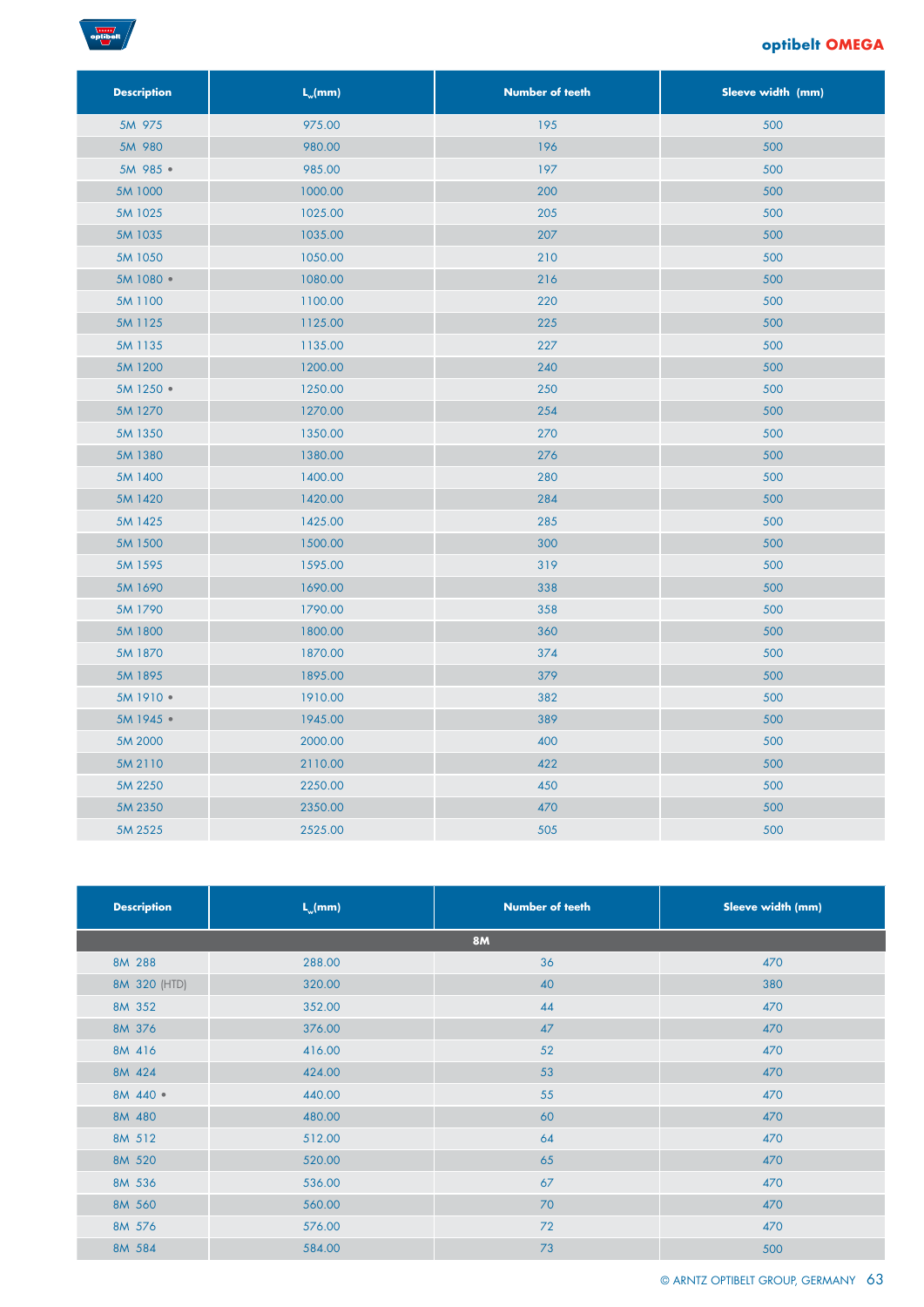

| <b>Description</b> | $L_{w}$ (mm)       | <b>Number of teeth</b> | Sleeve width (mm) |
|--------------------|--------------------|------------------------|-------------------|
| 8M 600             | 600.00             | 75                     | 500               |
| 8M 608             | 608.00             | 76                     | 500               |
| 8M 624             | 624.00             | 78                     | 500               |
| 8M 632             | 632.00             | 79                     | 500               |
| 8M 640             | 640.00             | 80                     | 500               |
| 8M 656             | 656.00             | 82                     | 500               |
| 8M 672 ·           | 672.00             | 84                     | 500               |
| 8M 680             | 680.00             | 85                     | 500               |
| 8M 712             | 712.00             | 89                     | 500               |
| 8M 720             | 720.00             | 90                     | 500               |
| 8M 744 ·           | 744.00             | 93                     | 500               |
| 8M 760             | 760.00             | 95                     | 500               |
| 8M 776             | 776.00             | 97                     | 500               |
| 8M 784             | 784.00             | 98                     | 500               |
| 8M 792 ·           | 792.00             | 99                     | 500               |
| 8M 800             | 800.00             | 100                    | 500               |
| 8M 824             | 824.00             | 103                    | 500               |
| 8M 840             | 840.00             | 105                    | 500               |
| 8M 848             | 848.00             | 106                    | 500               |
| 8M 856             | 856.00             | 107                    | 500               |
| 8M 880             | 880.00             | 110                    | 500               |
| 8M 896             | 896.00             | $112$                  | 500               |
| 8M 912             | 912.00             | $114$                  | 500               |
| 8M 920             | 920.00             | 115                    | 500               |
| 8M 936             | 936.00             | $117$                  | 500               |
| 8M 960             | 960.00             | 120                    | 500               |
| 8M 968             | 968.00             | 121                    | 500               |
| 8M 976             | 976.00             | 122                    | 500               |
| 8M 1000            | 1000.00            | 125                    | 500               |
| 8M 1040            | 1040.00            | 130                    | 500               |
| 8M 1056<br>8M 1064 | 1056.00            | 132                    | 500<br>500        |
| 8M 1080            | 1064.00<br>1080.00 | 133<br>135             | 500               |
| 8M 1096            | 1096.00            | 137                    | 500               |
| 8M 1120            | 1120.00            | 140                    | 500               |
| 8M 1128            | 1128.00            | 141                    | 500               |
| 8M 1152 ·          | 1152.00            | 144                    | 500               |
| 8M 1160            | 1160.00            | 145                    | 500               |
| 8M 1168            | 1168.00            | 146                    | 500               |
| 8M 1184            | 1184.00            | 148                    | 500               |
| 8M 1192 ·          | 1192.00            | 149                    | 500               |
| 8M 1200            | 1200.00            | 150                    | 500               |
| 8M 1216            | 1216.00            | 152                    | 500               |
| 8M 1224            | 1224.00            | 153                    | 500               |
| 8M 1248            | 1248.00            | 156                    | 500               |
| 8M 1256            | 1256.00            | 157                    | 500               |
| 8M 1264            | 1264.00            | 158                    | 500               |
| 8M 1280            | 1280.00            | 160                    | 500               |
| 8M 1296 ·          | 1296.00            | 162                    | 500               |
| 8M 1304            | 1304.00            | 163                    | 500               |
| 8M 1320            | 1320.00            | 165                    | 500               |
| 8M 1328            | 1328.00            | 166                    | 500               |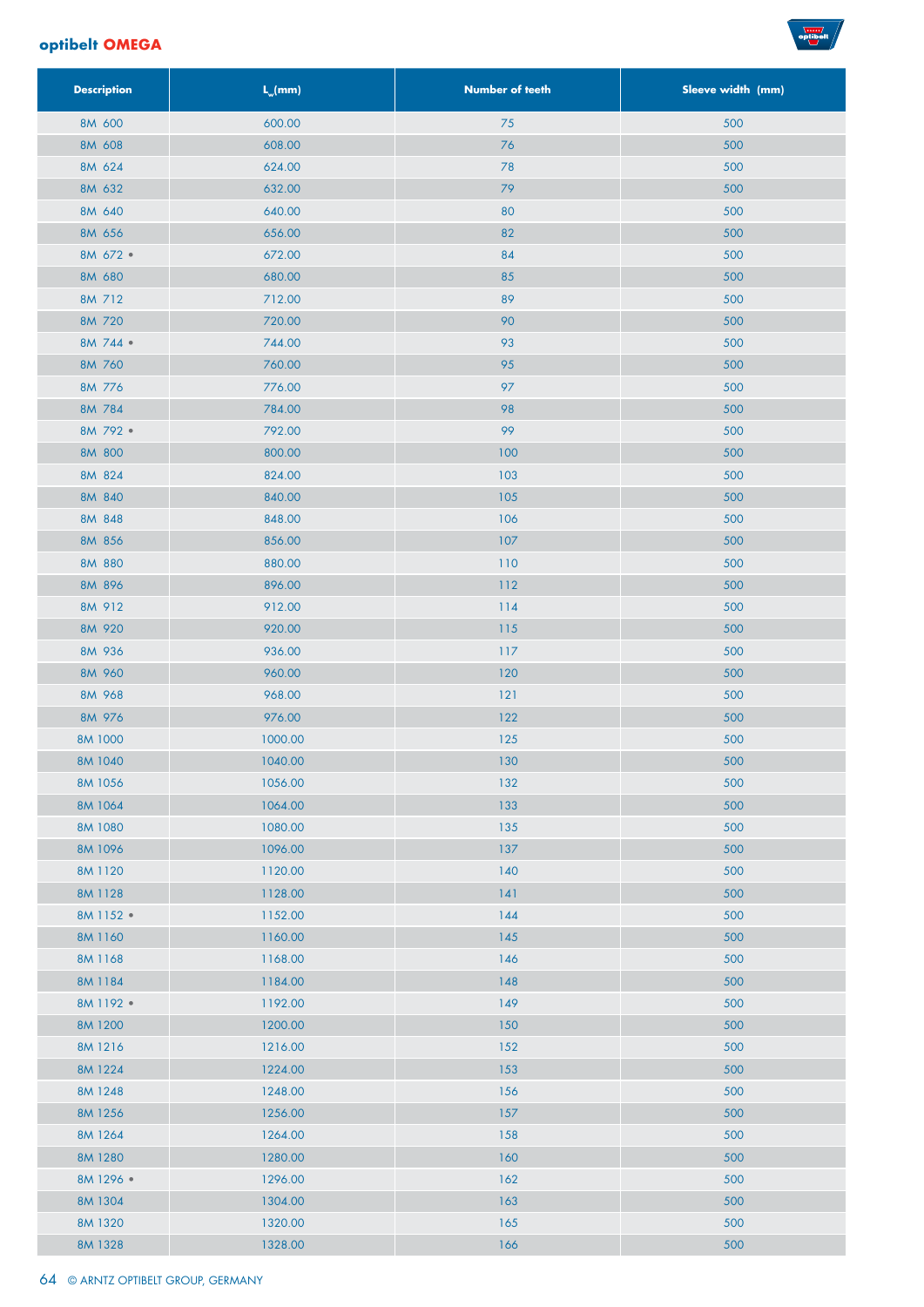

| <b>Description</b> | $L_{w}(mm)$ | <b>Number of teeth</b> | Sleeve width (mm) |
|--------------------|-------------|------------------------|-------------------|
| 8M 1344            | 1344.00     | 168                    | 500               |
| 8M 1360            | 1360.00     | 170                    | 500               |
| 8M 1392            | 1392.00     | 174                    | 500               |
| 8M 1400            | 1400.00     | 175                    | 500               |
| 8M 1424            | 1424.00     | 178                    | 500               |
| 8M 1432 (HTD)      | 1432.00     | 179                    | 450               |
| 8M 1440            | 1440.00     | 180                    | 500               |
| 8M 1480            | 1480.00     | 185                    | 500               |
| 8M 1520            | 1520.00     | 190                    | 500               |
| 8M 1552            | 1552.00     | 194                    | 500               |
| 8M 1584            | 1584.00     | 198                    | 500               |
| 8M 1600            | 1600.00     | 200                    | 500               |
| 8M 1680            | 1680.00     | 210                    | 500               |
| 8M 1696            | 1696.00     | 212                    | 500               |
| 8M 1728            | 1728.00     | 216                    | 500               |
| 8M 1760            | 1760.00     | 220                    | 500               |
| 8M 1800            | 1800.00     | 225                    | 500               |
| 8M 1816            | 1816.00     | 227                    | 500               |
| 8M 1896            | 1896.00     | 237                    | 500               |
| 8M 1904            | 1904.00     | 238                    | 500               |
| 8M 1936            | 1936.00     | 242                    | 500               |
| 8M 2000            | 2000.00     | 250                    | 500               |
| 8M 2056 ·          | 2056.00     | 257                    | 500               |
| 8M 2080            | 2080.00     | 260                    | 500               |
| 8M 2104            | 2104.00     | 263                    | 500               |
| 8M 2200            | 2200.00     | 275                    | 500               |
| 8M 2240            | 2240.00     | 280                    | 500               |
| 8M 2248            | 2248.00     | 281                    | 500               |
| 8M 2272            | 2272.00     | 284                    | 500               |
| 8M 2400            | 2400.00     | 300                    | 500               |
| 8M 2504            | 2504.00     | 313                    | 500               |
| 8M 2600            | 2600.00     | 325                    | 500               |
| 8M 2800            | 2800.00     | 350                    | 500               |
| 8M 3048 *          | 3048.00     | 381                    | 500               |
| 8M 3280            | 3280.00     | 410                    | 500               |
| 8M 3600 *          | 3600.00     | 450                    | 500               |
| 8M 4400 ·* (HTD)   | 4400.00     | 550                    | 470               |
|                    |             |                        |                   |
| <b>Description</b> | $L_{w}(mm)$ | <b>Number of teeth</b> | Sleeve width (mm) |
|                    |             | 14M                    |                   |
| 14M 966            | 966.00      | 69                     | 500               |
| 14M 1092           | 1092.00     | 78                     | 500               |
| 14M 1190           | 1190.00     | 85                     | 500               |
| 14M 1344           | 1344.00     | 96                     | 500               |
| 14M 1400           | 1400.00     | 100                    | 500               |
| 14M 1456           | 1456.00     | 104                    | 500               |
| 14M 1512           | 1512.00     | 108                    | 500               |
| 14M 1540 ·         | 1540.00     | 110                    | 500               |
| 14M 1610           | 1610.00     | 115                    | 500               |
| 14M 1680           | 1680.00     | 120                    | 500               |
| 14M 1778           | 1778.00     | $127$                  | 500               |
| 14M 1890           | 1890.00     | 135                    | 500               |
|                    |             |                        |                   |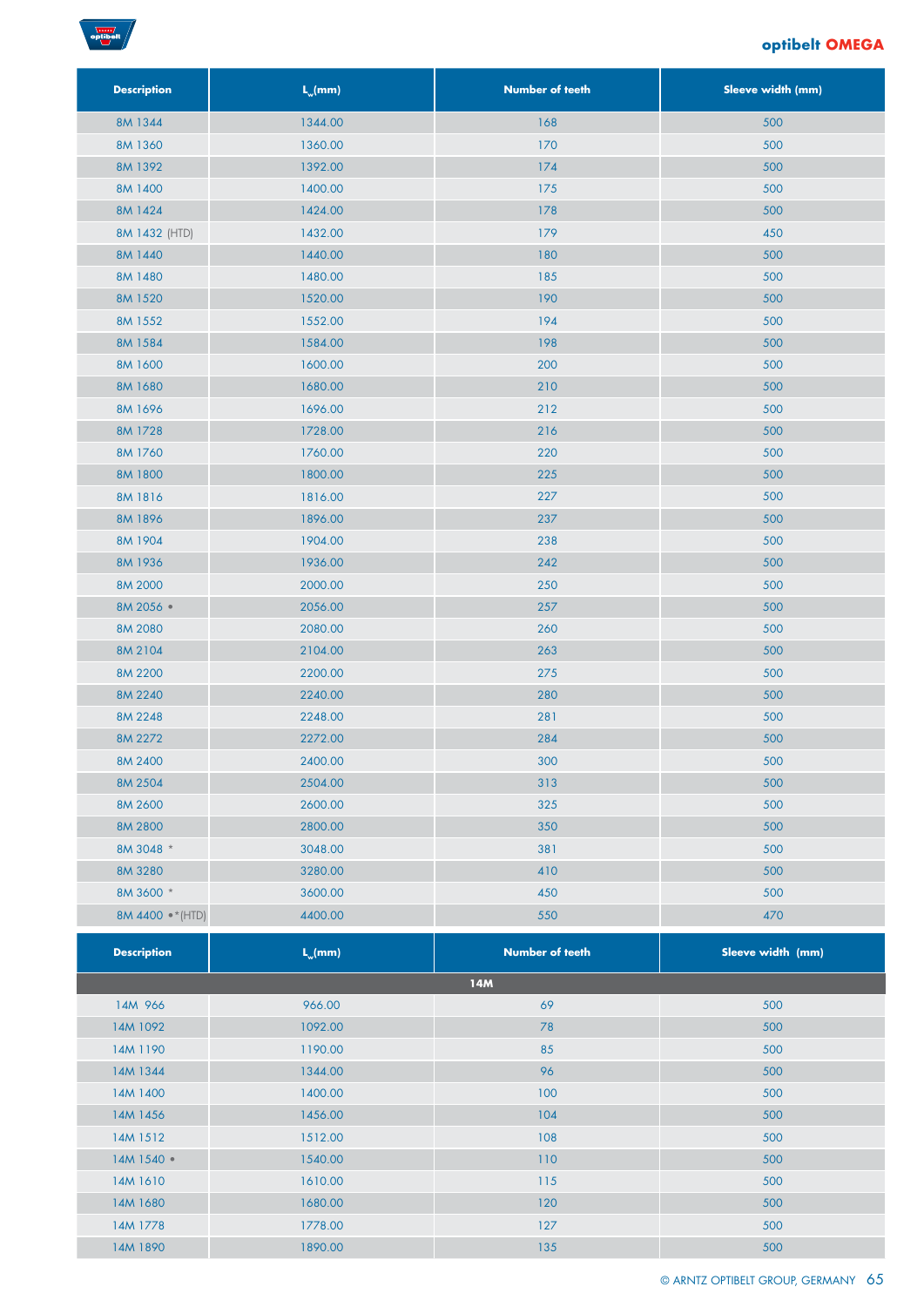#### **optibelt OMEGA / HTD double sided**



| <b>Description</b> | $L_{w}(mm)$ | <b>Number of teeth</b> | Sleeve width (mm) |
|--------------------|-------------|------------------------|-------------------|
| 14M 2100           | 2100.00     | 150                    | 500               |
| 14M 2310           | 2310.00     | 165                    | 500               |
| 14M 2450           | 2450.00     | 175                    | 500               |
| 14M 2590           | 2590.00     | 185                    | 500               |
| 14M 2660           | 2660.00     | 190                    | 500               |
| 14M 2800           | 2800.00     | 200                    | 500               |
| 14M 3150           | 3150.00     | 225                    | 500               |
| 14M 3360           | 3360.00     | 240                    | 500               |
| 14M 3500           | 3500.00     | 250                    | 500               |
| 14M 3850           | 3850.00     | 275                    | 500               |
| 14M 4004 ·*        | 4004.00     | 286                    | 330               |
| 14M 4326           | 4326.00     | 309                    | 500               |
| 14M 4578           | 4578.00     | 327                    | 500               |

| <b>Description</b>       | $L_{m}(mm)$ | <b>Number of teeth</b> | Sleeve width (mm) |
|--------------------------|-------------|------------------------|-------------------|
|                          |             | D <sub>5</sub> M       |                   |
| D5M 565 • (HTD)          | 565.00      | 113                    | 430               |
| <b>D5M 600 (HTD)</b>     | 600.00      | 120                    | 430               |
| D5M 615 (HTD)            | 615.00      | 123                    | 430               |
| D5M 630 (HTD)            | 630.00      | 126                    | 430               |
| D5M 635 (HTD)            | 635.00      | 127                    | 430               |
| D5M 665 (HTD)            | 665.00      | 133                    | 430               |
| <b>D5M 700 (HTD)</b>     | 700.00      | 140                    | 430               |
| D5M 710 (HTD)            | 710.00      | 142                    | 430               |
| D5M 740 · (HTD)          | 740.00      | 148                    | 430               |
| D5M 755 (HTD)            | 755.00      | 151                    | 430               |
| <b>D5M 800 (HTD)</b>     | 800.00      | 160                    | 430               |
| <b>D5M 835 (HTD)</b>     | 835.00      | 167                    | 430               |
| D5M 890 (HTD)            | 890.00      | 178                    | 430               |
| D5M 900 (HTD)            | 900.00      | 180                    | 430               |
| D5M 1000 · (HTD)         | 1000.00     | 200                    | 430               |
| D5M 1050 • (HTD)         | 1050.00     | 210                    | 430               |
| D5M 1125 $\bullet$ (HTD) | 1125.00     | 225                    | 430               |
| D5M 1200 · (HTD)         | 1200.00     | 240                    | 430               |

| <b>Description</b>    | $L_{w}(mm)$ | <b>Number of teeth</b> | Sleeve width (mm) |  |  |  |
|-----------------------|-------------|------------------------|-------------------|--|--|--|
| D8M                   |             |                        |                   |  |  |  |
| <b>D8M 600 (HTD)</b>  | 600.00      | 75                     | 430               |  |  |  |
| <b>D8M 640 (HTD)</b>  | 640.00      | 80                     | 430               |  |  |  |
| D8M 656 • (HTD)       | 656.00      | 82                     | 430               |  |  |  |
| <b>D8M 720 (HTD)</b>  | 720.00      | 90                     | 430               |  |  |  |
| D8M 776 • (HTD)       | 776.00      | 97                     | 430               |  |  |  |
| <b>D8M 784 (HTD)</b>  | 784.00      | 98                     | 430               |  |  |  |
| <b>D8M 800 (HTD)</b>  | 800.00      | 100                    | 430               |  |  |  |
| <b>D8M 880 (HTD)</b>  | 880.00      | 110                    | 430               |  |  |  |
| <b>D8M 920 (HTD)</b>  | 920.00      | 115                    | 430               |  |  |  |
| <b>D8M 960 (HTD)</b>  | 960.00      | 120                    | 430               |  |  |  |
| <b>D8M 1040 (HTD)</b> | 1040.00     | 130                    | 430               |  |  |  |
| D8M 1120              | 1120.00     | 140                    | 300               |  |  |  |
| D8M 1128 •            | 1128.00     | 141                    | 300               |  |  |  |
| D8M 1160 .            | 1160.00     | 145                    | 300               |  |  |  |
| D8M 1168 .            | 1168.00     | 146                    | 300               |  |  |  |